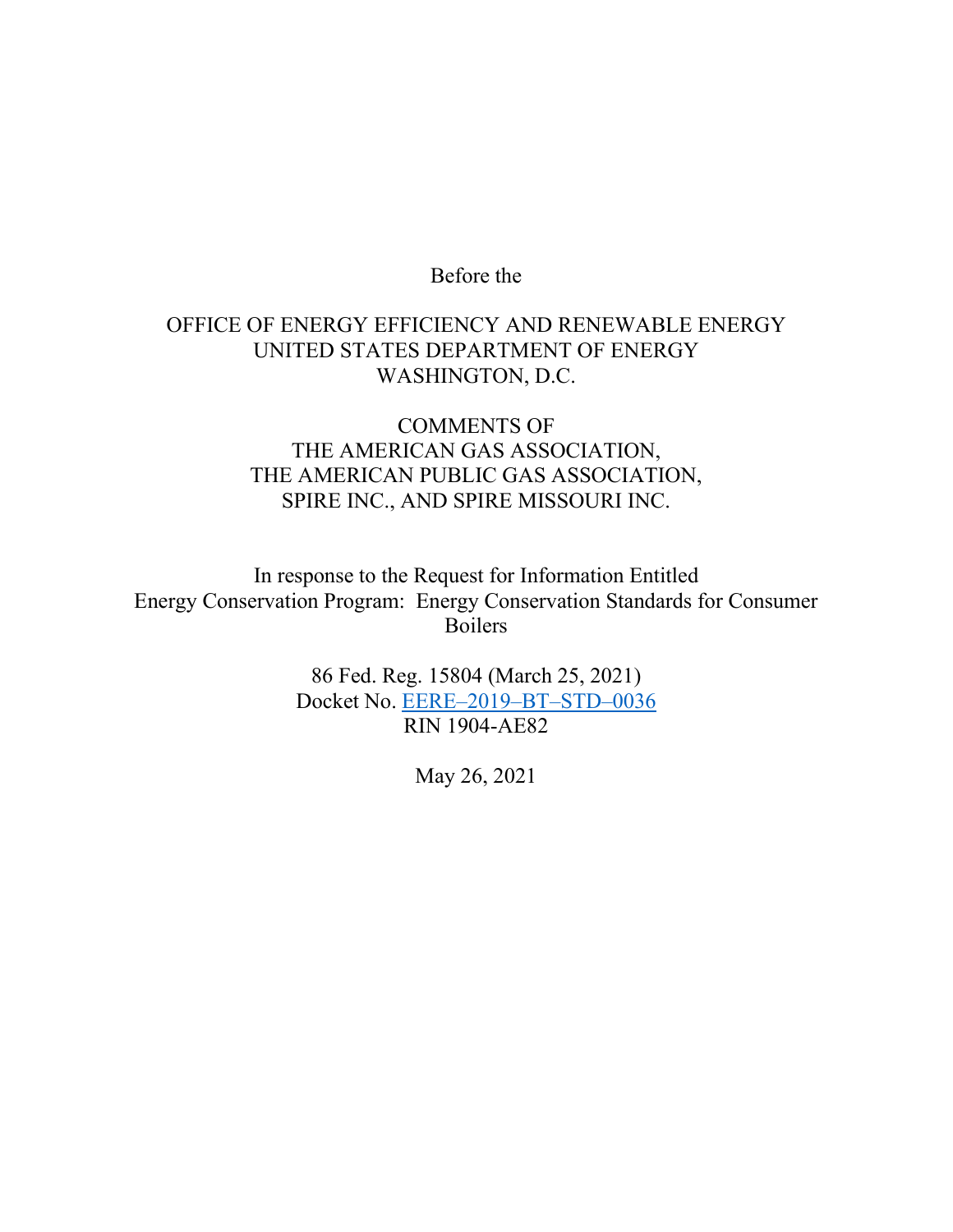# **I. Introduction**

The American Gas Association, the American Public Gas Association, Spire Inc., and Spire Missouri Inc. (collectively "Commenters") appreciate the opportunity to comment on the abovecaptioned request for information concerning energy conservation standards for consumer boilers (the "RFI").

The American Gas Association ("AGA"), founded in 1918, represents more than 200 local energy companies that deliver clean natural gas throughout the United States. There are more than 76 million residential, commercial, and industrial natural gas customers in the U.S., of which 95 percent — more than 72 million customers — receive their gas from AGA members. AGA is an advocate for natural gas utility companies and their customers and provides a broad range of programs and services for member natural gas pipelines, marketers, gatherers, international natural gas companies, and industry associates. Today, natural gas meets more than 30 percent of the United States' energy needs.

The American Public Gas Association ("APGA") is the trade association for approximately 1,000 communities across the U.S. that own and operate their retail natural gas distribution entities. They include municipal gas distribution systems, public utility districts, county districts, and other public agencies, all locally accountable to the citizens they serve. Public gas systems provide safe, reliable, and affordable energy to their customers and support their communities by delivering fuel to be used for cooking, clothes drying, and space and water heating, as well as for various commercial and industrial applications.

Spire Inc. and Spire Missouri Inc. (collectively "Spire") are in the natural gas utility business. Spire Inc. owns and operates natural gas utilities that distribute natural gas to over 1.7 million residential, commercial, and institutional customers across Missouri, Alabama, and Mississippi, and Spire Missouri Inc. is the largest natural gas utility serving residential, commercial, and institutional customers in Missouri.

Natural gas utilities are critical stakeholders in rulemakings concerning standards for products (such as consumer boilers) that use natural gas and support energy efficiency, including cost effective efficiency improvements, for natural gas products. Commenters are guided by the congressional mandate that appliance efficiency standards should not impose unjustified costs on consumers or deprive consumers of natural gas products that are suitable for their needs. Such standards are not authorized by statute and would be harmful to natural gas utilities and the consumers they serve.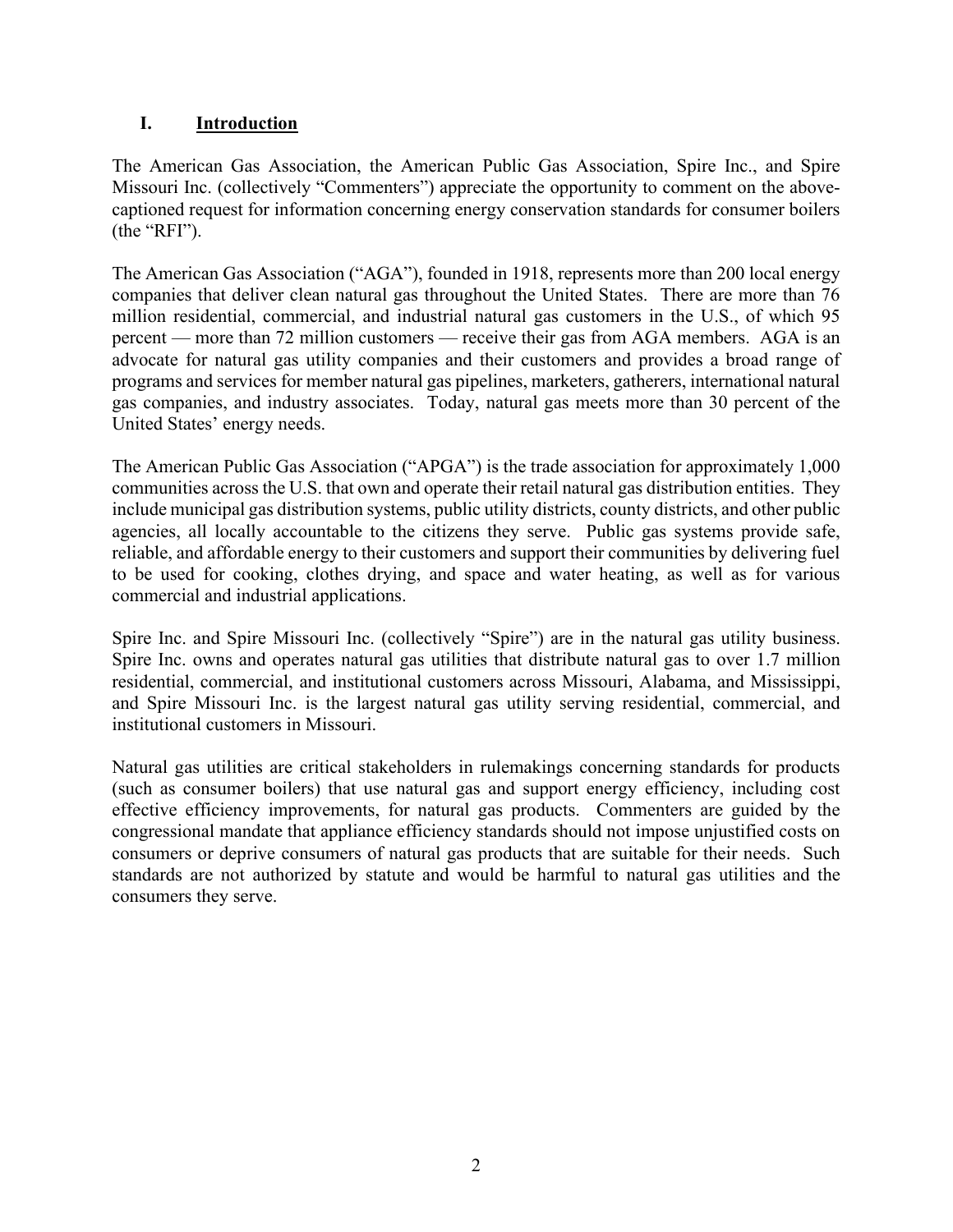## **II. Comments**

## **A. More stringent standards do not appear to be economically justified.**

When the Department of Energy ("DOE") amended its standards for consumer boilers in  $2016$  $2016$  $2016$ ,<sup>1</sup> it determined that more stringent standards were not economically justified. The analysis underlying that conclusion projected that consumers would be paying significantly higher natural gas prices by the time new standards took effect. That price projection was wrong. DOE's conclusion that more stringent standards were not economically justified in 2016 was therefore based on an analysis that significantly overstated the economic benefits such standards could provide. Because current natural gas pricing information indicates that consumers receive far less value from efficiency improvements than DOE had assumed, standards that were determined to be economically unjustified in 2016 would be even less economically justified now.

1. Natural Gas Price Trends.

DOE's 2016 analysis relied on Energy Information Administration ("EIA") information to estimate residential gas prices for 2013 and develop an energy price "factor" as a multiplier to project gas prices in subsequent years. The following discussion of DOE's natural gas price projections was provided on Page 8-26 of its Final Rule Technical Support Document:

<span id="page-2-0"></span><sup>1</sup> Department of Energy, *Energy Conservation Program: Energy Conservation Standards for Residential Boilers*, Final Rule, 81 Fed. Reg. 2319 (Jan. 15, 2016).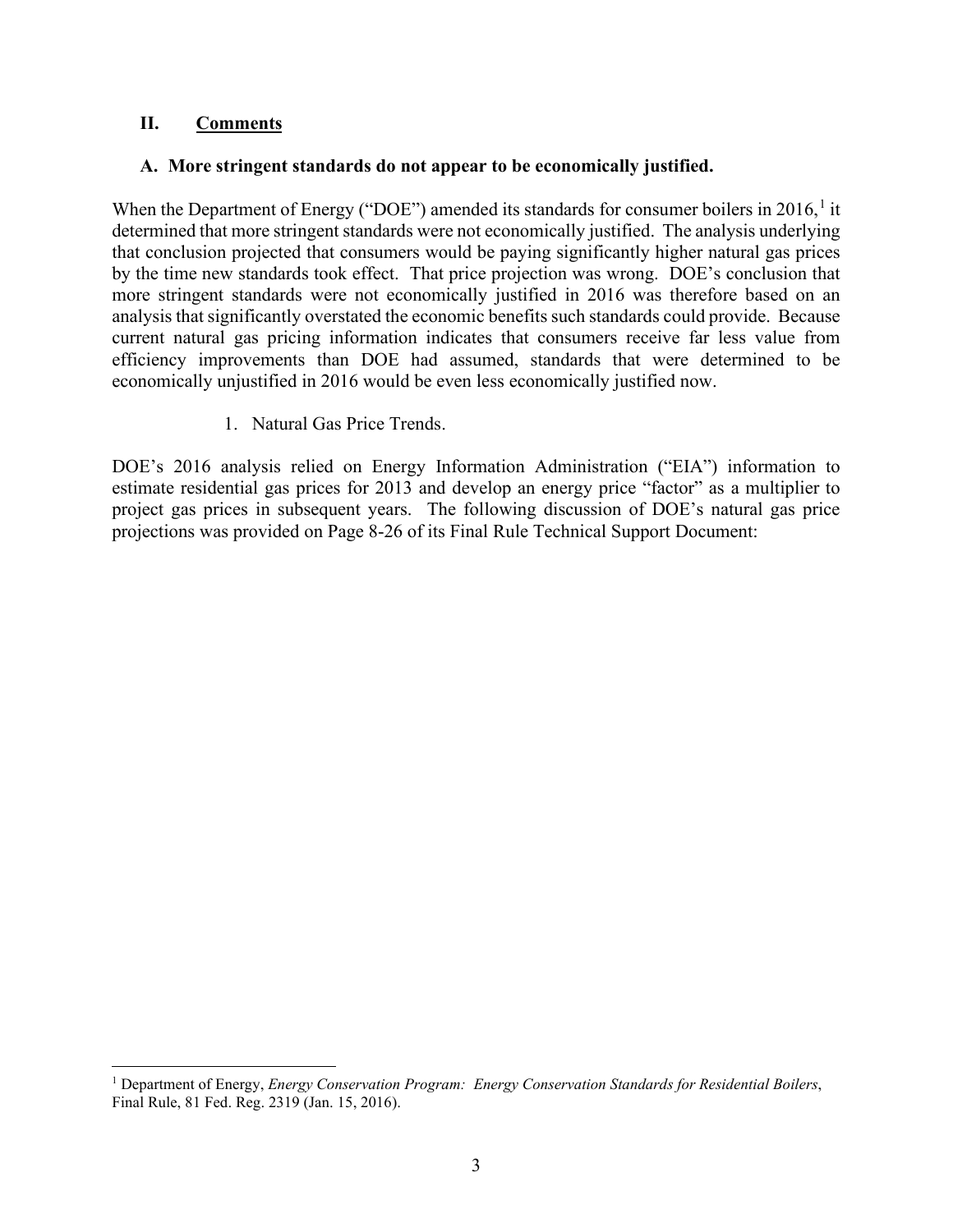#### **Energy Price Trends**

To arrive at prices in future years, DOE multiplied the prices described in the preceding section by the forecasts of annual average price changes in EIA's AEO 2015. Figure 8.2.3 shows the national residential energy price factor trends. To estimate the trend after 2040, DOE used the average rate of change during 2030–2040. DOE applied the projected energy price for each of the nine census divisions to each building in the sample based on the building's location. Appendix 8D includes more details.



(Reference Case)

According to the figure above, DOE projected that the price of natural gas in 2020 would be approximately 16% higher than the 2013 price and that the price in 2025 would be nearly 30% higher than the 2013 price.

EIA data is now available to show the actual trend in the residential price of natural gas from 2013 through [2](#page-3-0)020.<sup>2</sup> That data indicates that the average residential natural gas price was \$10.32 per thousand cubic feet of natural gas in 2013 and \$10.84 in 2020. According to those figures, the price of natural gas in 2020 was only about 5% higher than it was in 2013, not 16% higher as DOE had projected. The EIA Annual Energy Outlook 2021 ("AEO2021") price forecast is also available now, and that information does not project the additional substantial increase in gas prices that DOE predicted between 2020 and 2025; to the contrary, it suggests that the average residential price for natural gas will be only one penny per million BTUs higher in 2025 than it was in 2020, a total increase of only about 5% over 2013 prices rather than the nearly 30% increase DOE's 2016 analysis projected.<sup>[3](#page-3-1)</sup>

<span id="page-3-0"></span><sup>&</sup>lt;sup>2</sup> [U.S. Price of Natural Gas Delivered to Residential Consumers \(Dollars per Thousand Cubic Feet\) \(eia.gov\)](https://www.eia.gov/dnav/ng/hist/n3010us3a.htm)

<span id="page-3-1"></span><sup>3</sup> [U.S. Energy Information Administration -](https://www.eia.gov/outlooks/aeo/data/browser/#/?id=3-AEO2021®ion=1-0&cases=ref2021&start=2019&end=2050&f=A&linechart=%7Eref2021-d113020a.5-3-AEO2021.1-0&map=ref2021-d113020a.4-3-AEO2021.1-0&ctype=linechart&sourcekey=0) EIA - Independent Statistics and Analysis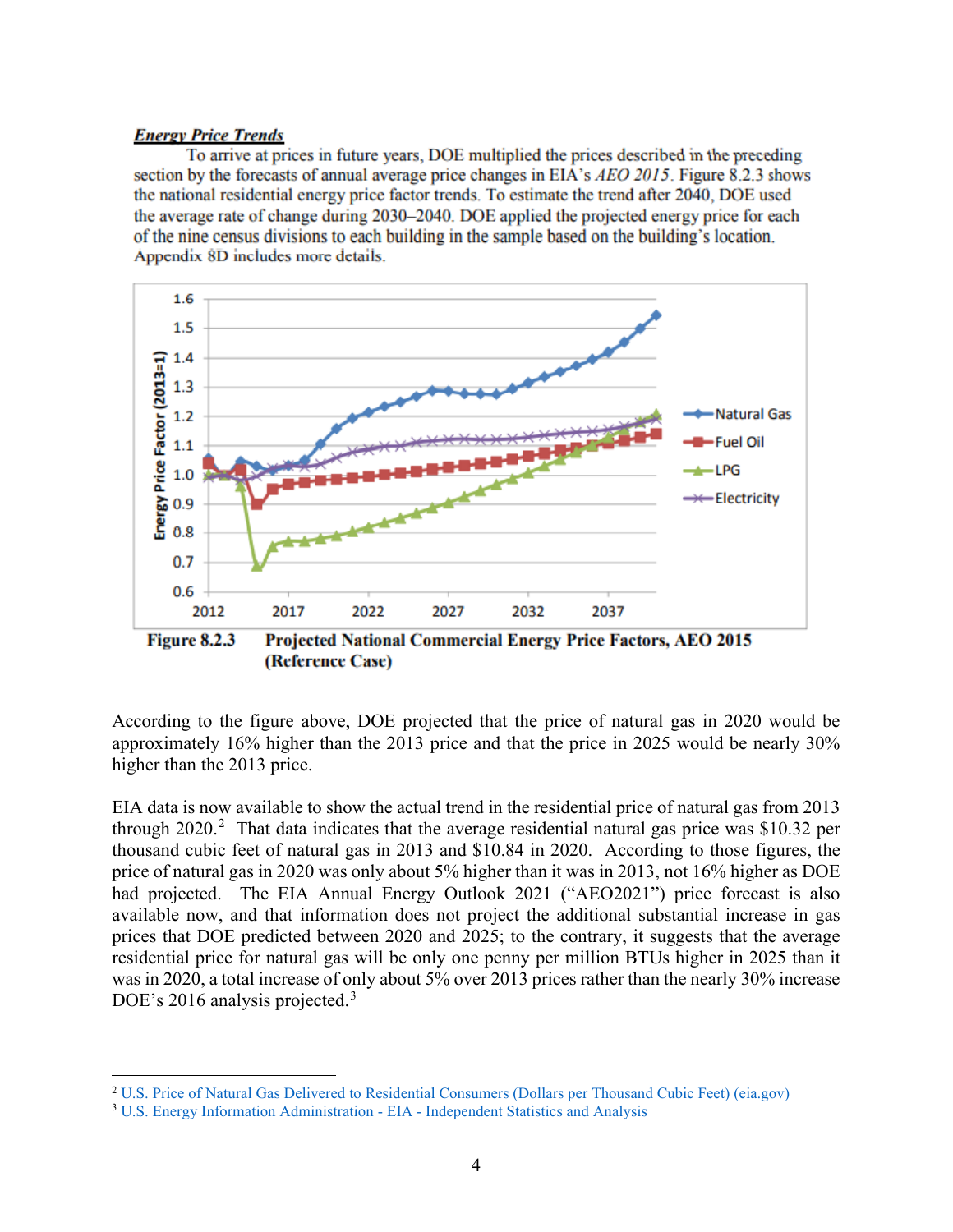In short, the analysis supporting DOE's 2016 determination that more stringent standards for consumer boilers were not economically justified had substantially overestimated future gas price increases and thus substantially overestimated the economic value that efficiency benefits would provide to consumers.

2. Marginal Residential Natural Gas Prices.

In addition to overestimating future gas price increases, DOE's 2016 analysis appears to have dramatically overstated the baseline 2013 gas prices that provided the starting point for future price projections. The critical error was in the methodology used to estimate the marginal energy prices consumers actually pay for natural gas, *i.e.*, the prices that determine the utility bill savings efficiency improvements would provide for consumers.

DOE's analysis started with information on average residential natural gas prices and somehow used that information as a basis to estimate the substantially lower marginal residential natural gas prices needed to determine the impact that incremental gas savings would have on consumer utility bills. Commenters are not aware of any reasonable way to quantify marginal prices based on average prices, and the methodology DOE used in the 2016 analysis was not described in sufficient detail to suggest that DOE found a solution to that problem. DOE did provide a table identifying the "marginal" gas prices used in its analysis, and that information suggests that DOE overestimated marginal residential gas prices by a substantial margin.

For purposes of its comments in the contemporaneous residential furnace rulemaking, Spire Inc. did what it has repeatedly urged DOE to do: it collected actual residential marginal price data (which is readily available on utility and utility commission web sites) for the State of Missouri. That information was submitted in the form of the following figure: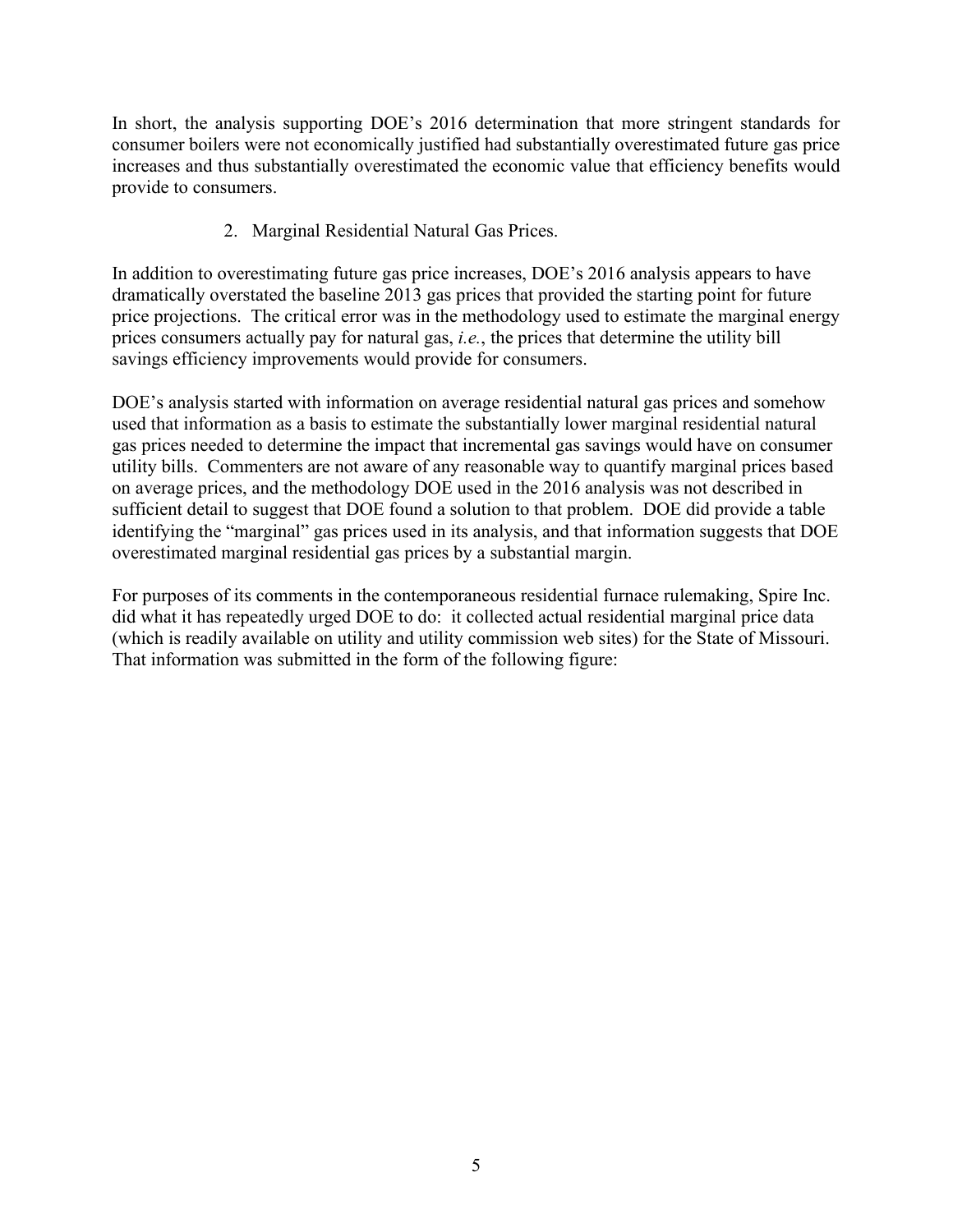



The heavy green line – representing the weighted average marginal residential price for Missouri – shows a twelve-month average marginal price of less than \$7.00 per mm/BTU. According to Table 8.2.14, p. 8-25 of the Final Rule Technical Support Document for the 2016 rule, DOE's estimated marginal rates for Missouri (in dollars per MMBtu) were as follows:

|  | J F M A M J J A S O N D                                          |  |  |  |  |  |
|--|------------------------------------------------------------------|--|--|--|--|--|
|  | 8.93 8.94 9.07 7.18 8.32 10.29 11.80 12.48 11.63 9.83 10.82 9.52 |  |  |  |  |  |

These numbers yield an estimated average of \$9.90 as compared to the average of less than \$7.00 based on actual marginal rate information; an error that – by itself – caused DOE's analysis to overstate consumer utility bill savings by roughly 40%. As already indicated, this error was compounded by DOE's use of projected price increases that were about 15% higher than those that actually occurred up to 2020 and about 25% higher than those that can be expected to occur between 2020 and 2025 based on current (AEO2021) projections.

Because DOE's 2016 determination was based upon an analysis that so substantially overstated natural gas prices – and thus the economic benefit that such standards would provide consumers – it is extremely unlikely that new standards could be determined to be economically justified based on current natural gas pricing information.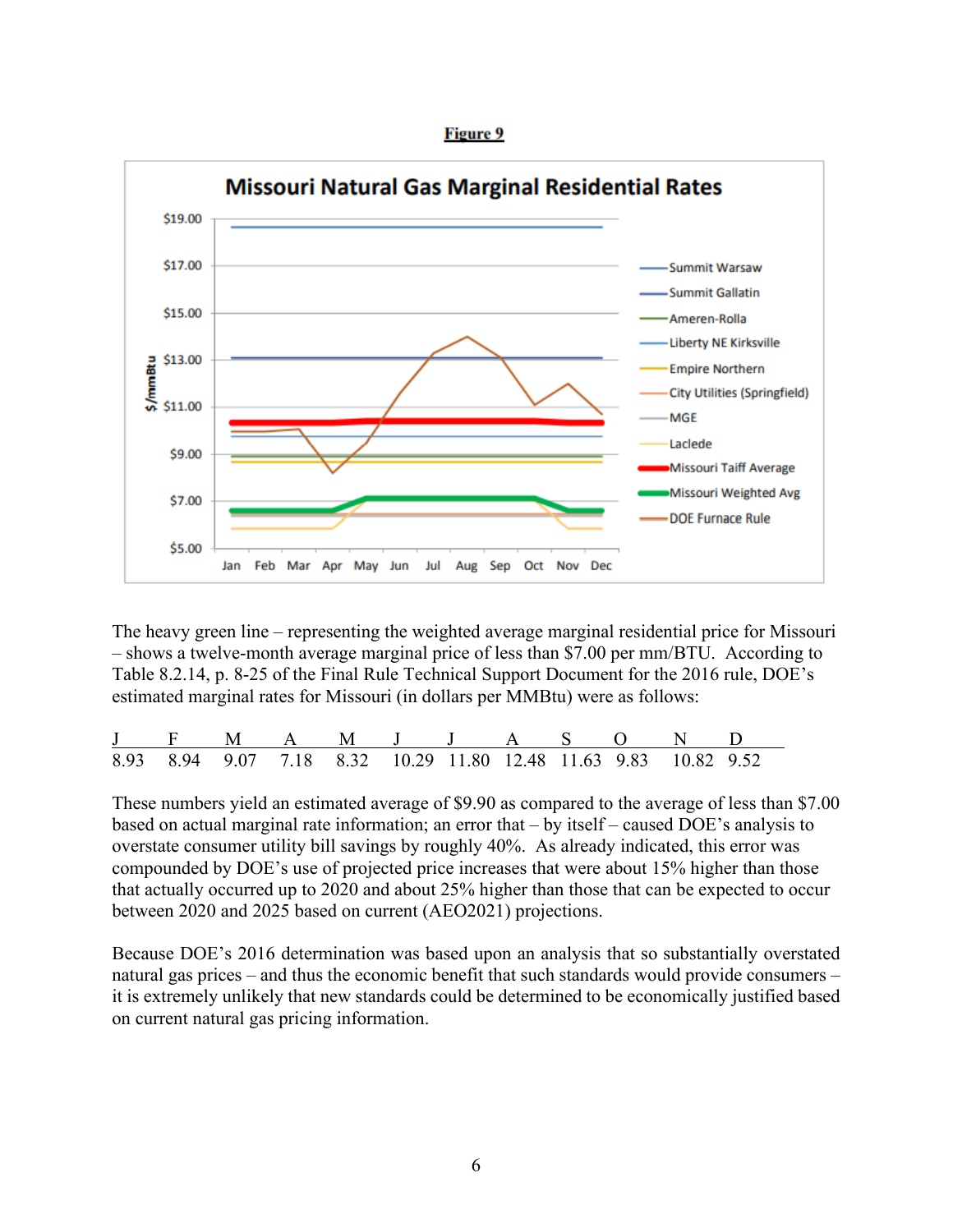## **B. DOE may not adopt standards that would make atmospherically vented boilers unavailable.**

As DOE recognized in its final interpretive rule issued on January 15, 2021 (the "Interpretive Rule"),<sup>[4](#page-6-0)</sup> standards that could only be satisfied by products using condensing combustion technology would effectively make atmospherically vented gas products unavailable, a result that would have the unlawful effect of leaving many consumers without the type of products their homes were designed to accommodate. That Interpretive Rule formally interpreted the Energy Policy and Conservation Act of 1975, as amended ("EPCA"), as follows:

DOE interprets the statute to preclude the adoption of energy conservation standards that would limit the market to natural gas, propane gas, and/or oil-fired furnaces, water heaters, or similarly-situated covered products/equipment (where permitted by EPCA) that use condensing combustion technology, as that would result in the unavailability of a performance related feature within the meaning of 42 U.S.C. 6295(o)(4) and 42 U.S.C.  $6313(a)(6)(B)(iii)(II)(aa)$  (and as applicable in certain cases through 42 U.S.C. 6316(a)). Stated differently, DOE has determined that non-condensing technology (and associated venting) constitutes a performance-related "feature" for such appliances covered under  $EPCA<sup>5</sup>$  $EPCA<sup>5</sup>$  $EPCA<sup>5</sup>$ 

Thus, DOE concluded that standards effectively banning atmospherically vented gas appliances, such as residential furnaces, would result in the unavailability of performance related features in violation of EPCA. That conclusion is correct as a matter of fact and statutory interpretation, as explained in detail in comments submitted in the record underlying the Interpretive Rule and incorporated as a part of these comments as Attachments A-C. [6](#page-6-2) The issues with respect to consumer boilers are not materially different than they are in the case of residential furnaces, and the relevant legal principle is disarmingly simple: where it has been shown that buildings are architecturally designed to accommodate products with some characteristics but not others, DOE must preserve the availability of products with those characteristics instead of imposing standards that would require modification of the buildings designed for them.<sup>[7](#page-6-3)</sup> As is true in the case of residential furnaces, consumer boiler standards that can be achieved only by condensing products would unquestionably violate that principle. $8<sup>8</sup>$  $8<sup>8</sup>$ 

## **C. Separate Product Classes and Related Issues.**

The RFI requests comment on a number of enumerated issues, including issues with respect to separate product classes and related matters. As explained below, the analysis provided in Section B of these comments is relevant to – and in some respects dispositive of – several of those issues.

<span id="page-6-0"></span><sup>4</sup> 86 Fed. Reg. 4776 (January 15, 2021).

<span id="page-6-1"></span><sup>5</sup> 86 Fed. Reg. at 4816.

<span id="page-6-2"></span><sup>6</sup> Attachments A-C are identified in the docket as documents EERE-2018-BT-STD-0018-0044 (and its attachments), EERE-2018-BT-STD-0018-0080, and EERE-2018-BT-STD-0018-0063, respectively.

<span id="page-6-3"></span><sup>7</sup> *See* Attachment B at 10-12.

<span id="page-6-4"></span><sup>8</sup> *See* Attachment C at p. 4 (explaining the basic technical issues) and Attachment A at pp. 3-5 and 7-10 and Attachment B at pp. 10-12 and 20-23 (explaining the relevant practical issues).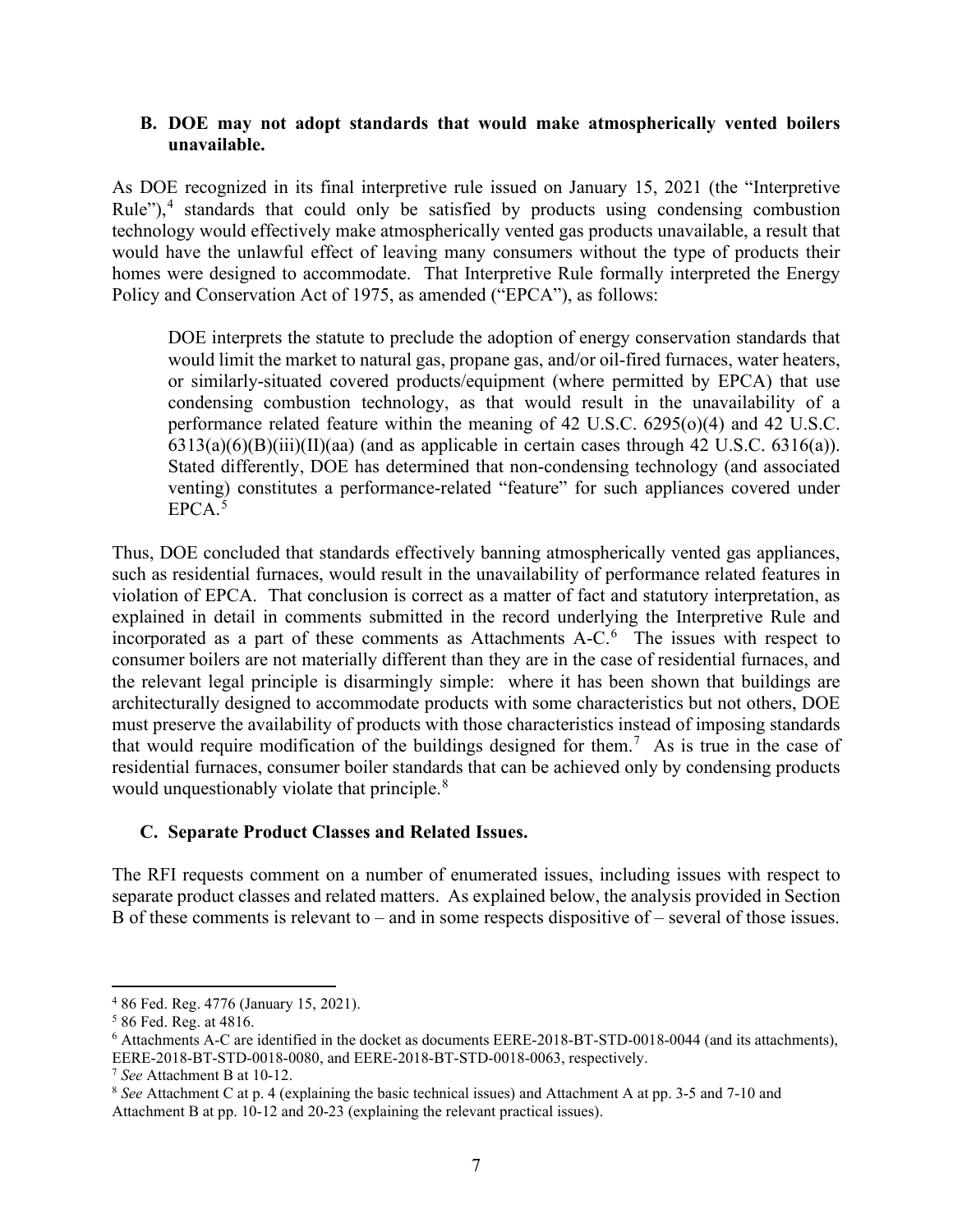Issues 1 and 2 present the question of whether changes to the current consumer boiler product classes should be made and requests information as to the differences between consumer boilers that use condensing technology and those that do not, including whether any changes in product classes would impact product utility or result in the unavailability of important performancerelated features.

To address the technical question first, the issues with respect to the differences between condensing and non-condensing products are not materially different in the case of consumer boilers than they are in the case of residential furnaces: many existing buildings were designed to accommodate atmospherically-vented consumer boilers and standards that could be achieved only by condensing products would result in the unavailability of products that could be installed without the need to modify such buildings.<sup>[9](#page-7-0)</sup> Accordingly, consumer boilers are "similarlysituated" appliances for purposes of DOE's Interpretive Rule and DOE's conclusion that standards that only condensing products can achieve would result in the unavailability of an important performance related feature within the meaning of 42 U.S.C. § 6295(o)(4) is applicable in the case of consumer boilers. This conclusion is correct on the merits, as already discussed in Section B of these comments. As to the issue of separate product classes, the implications of this conclusion are as follows.

DOE cannot subject the existing product classes of gas-fired consumer boilers to standards that could only be achieved by condensing products. Whether additional product classes are necessary depends on whether more stringent standards would be justified for a subset of the products covered by any of the existing product classes. If, for example, higher minimum efficiency standards would be justified for the condensing products in a particular existing product class, a separate product class (and more stringent standard) could be specified for the condensing products in that pre-existing class while the remaining products in that class remain subject to less stringent standards.<sup>[10](#page-7-1)</sup> From a drafting standpoint, the most logical structural approach would be to divide the existing product class into two separate classes by specifying standard "a" (the new standard) for the condensing products in the pre-existing class and a separate standard "b" (presumably the existing standard) for all other products in the pre-existing product class. From the standpoint of terminology, the "condensing products" category could most precisely be denominated as "products requiring Category IV venting as defined by the National Fuel Gas Code" or as "power vented" products (with a clear preamble explanation that the latter term is short-hand for the same range of products). This approach would ensure that the scope of the two new product classes (each a subset of the original class) is clear and that the new standard is applicable – as required by law – only to the range of products for which it was technically and economically justified. This approach would also preserve the availability of consumer boilers compatible with existing venting systems built into many of the existing buildings in which such products are installed, as required by 42 U.S.C. § 6295(o)(4).

Issues 15-17 raise questions with respect to the costs associated with building modifications required to replace existing atmospherically vented consumer boilers with condensing boilers. For

<span id="page-7-0"></span><sup>9</sup> The technical issues and practical impacts are described in Section B of these comments and detailed in the attachments cited therein.

<span id="page-7-1"></span><sup>&</sup>lt;sup>10</sup> Presumably the currently existing standards. For the reasons discussed in Section A of these comments, it seems clear that more stringent standards for such products would not be economically justified.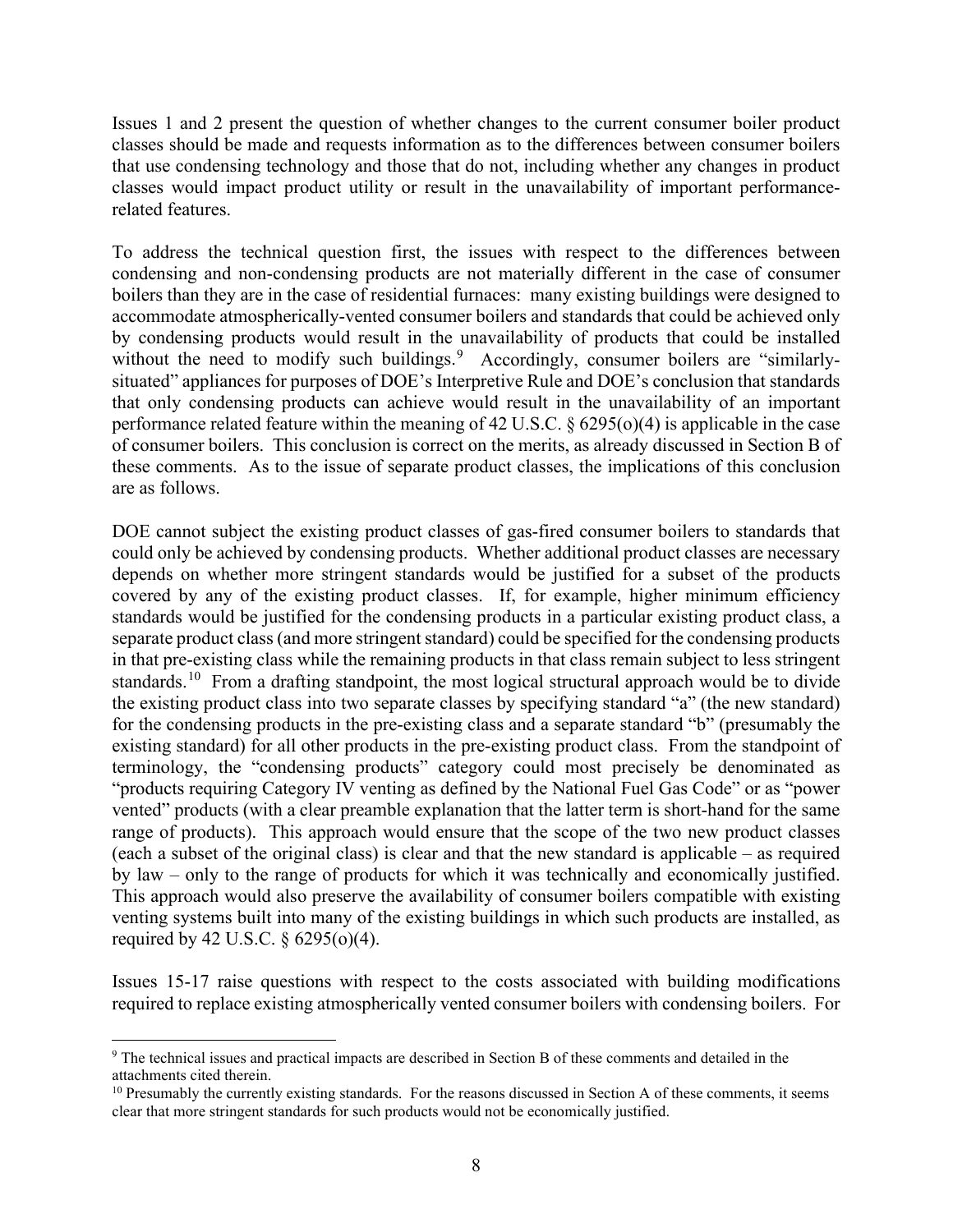several reasons, those issues are extremely difficult to address. The cost of required modifications depend on a wide range of site-specific considerations that are difficult to assess generically, and there are many cases in which such modifications would be undesirable, impractical, or effectively precluded (*e.g.*, by code, restrictive covenant, or impacts on neighboring properties). Because replacements generally do not occur in such cases, neither their frequency nor the often disproportionately high costs they would impose are captured in existing market data. Such data overwhelmingly relates to installations with costs that were acceptable to the purchaser and would thus substantially understate the costs consumers would face if the need for building modifications was imposed. $11$ 

More importantly, there appears to be little point in collecting such data, because – as already discussed – DOE may not impose standards that would effectively require purchasers to modify their existing buildings to accommodate products for which those buildings were not designed. As explained in detail in Attachment B at pp. 9-13 and 19-23, out-of-pocket costs do not account for the collateral impacts of the building modifications such standards would require, and 42 U.S.C. § 6295(o)(4) was intended to preclude the adoption of standards that would impose collateral impacts of that kind. The suggestion that this statutory protection for consumers can be disregarded in the case of standards that can be economically justified must be rejected because it would impermissibly nullify an express statutory constraint on DOE's authority.<sup>[12](#page-8-1)</sup> Accordingly, information concerning the cost of the building modifications that would be required if standards made atmospherically vented consumer boilers unavailable should not be relevant in this proceeding.

## **D. DOE should address systemic problems with its economic analysis of standards before proposing any new standards.**

Commenters believe that DOE must make significant improvements in data collection and analytical practices employed in standards rulemaking. A number of these issues were raised in comments provided for purposes of a peer review of DOE's analytical methods for standards rulemaking, a copy of which is provided as Attachment D and incorporated as a part of these comments. Commenters particularly urge DOE to address the issues identified below.

1. Natural Gas Pricing.

As discussed in Section A of these comments, DOE's methodology with respect to natural gas pricing has been problematic both with regard to the determination of marginal natural gas prices and the projection of gas price trends, with the result in both cases being a substantial overestimate of the economic benefits consumers can expect to see as a result of efficiency improvements. There are straight-forward improvements that DOE can and should implement immediately.

First, the AEO forecasts on which DOE has relied have overstated future natural gas prices for many years. While the magnitude of the error in these forecasts has been decreasing in recent years, the fact remains that the AEO forecasts – for whatever reason – systematically overstate

<span id="page-8-0"></span><sup>&</sup>lt;sup>11</sup> These issues are discussed in detail in Attachment A at pp. 4-6 and Attachment B at pp. 20-23.

<span id="page-8-1"></span><sup>12</sup> *See* Attachment A at p. 5 & n. 19 and Attachment B at pp. 11-12.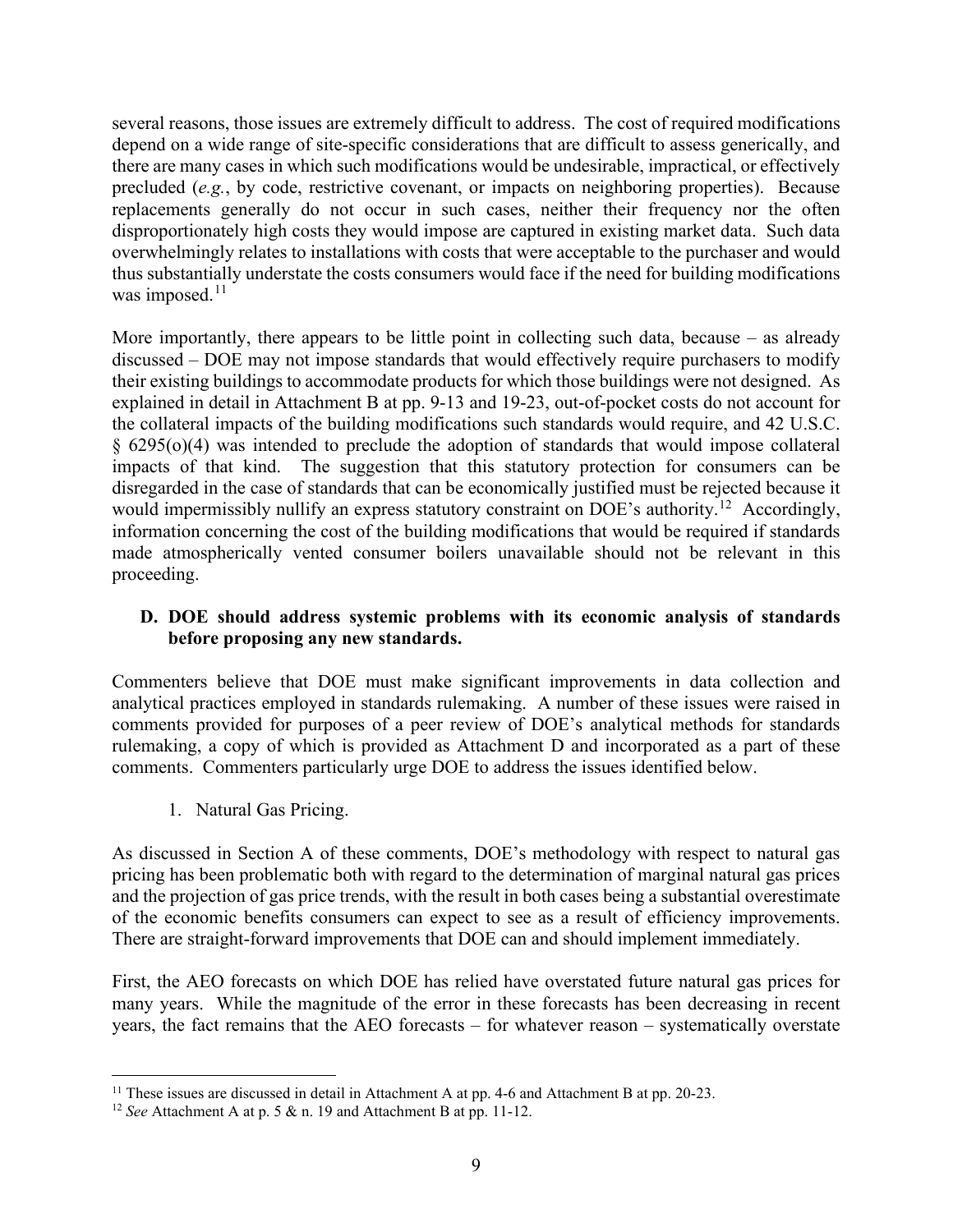future natural gas prices. In response to this information – if DOE continues to rely on the AEO forecasts – it should ensure that it:

- Uses the most recent (and thus more credible) available forecast; and
- Review the magnitude of the known error in prior forecasts and adjust the most recent forecasts downward to reasonably account for the extent to which – based on prior experience – they can be expected to overstate future gas prices.

This would be essentially the opposite of DOE's current approach, which appears to have the effect of adjusting the most recent AEO price projections *upward*. [13](#page-9-0) The latter approach is unjustified and should be abandoned entirely because it has the effect of compounding rather than compensating for the systematic error in the AEO forecasts.

Second, DOE must improve its approach to determining marginal natural gas prices. DOE's current approach appears to assume some relationship between other price information and marginal price information that does not exist and appears to produce results that very substantially overstate the economic benefits that efficiency improvements would provide for consumers. The solution is for DOE to simply do what Spire did for the State of Missouri: determine marginal natural gas prices by collecting information on actual marginal gas prices.

2. Baseline Efficiency Assignment.

DOE cannot determine the economic impact of standards for consumer boilers without developing a base case for analysis that reflects the impacts of actual purchasing behavior. Where a standard would require efficiency improvements that would provide substantial economic benefits in some cases but impose net costs in others, the economic impact of the standard necessarily depends on the extent to which product purchases made in the absence of the standard reflect a statistically significant preference for economically beneficial efficiency investments or aversion to net cost efficiency investments. As explained in Attachment D, DOE's current analytical approach effectively ignores this fact by assigning baseline efficiencies randomly, as though purchasers never consider the economic consequences of their purchasing decisions regardless of the magnitude of the economic stakes involved, and that facially absurd assumption dramatically overstates the potential for standards to provide economic benefits for consumers and understates their potential to cause economic harm.<sup>[14](#page-9-1)</sup>

To correct its analytical approach, DOE should identify and determine the impact of relevant market failures and ensure that the modeling conducted for purposes of lifecycle cost ("LCC") and payback analyses is based upon a reasonable representation of baseline market conditions and purchasing behavior. In short, DOE's modeling must assign base case efficiencies *appropriately* rather than randomly. At least two immediate corrections are warranted.

<span id="page-9-0"></span><sup>&</sup>lt;sup>13</sup> Specifically, DOE apparently averages years of previous AEO forecasts to produce a "price factor" that it uses to project gas prices forward. Because the magnitude of the error in these forecasts has been decreasing in recent years, this approach effectively "locks in" the effect of larger errors in earlier AEO forecasts, with the result that the DOE approach produces projected gas prices that are overstated to an even greater extent than the more recent AEO forecasts.

<span id="page-9-1"></span><sup>&</sup>lt;sup>14</sup> See Attachment D at pp. 6-8. These issues are also explained in Attachment A at pp. 11-12 and Attachment B at pp. 15-17.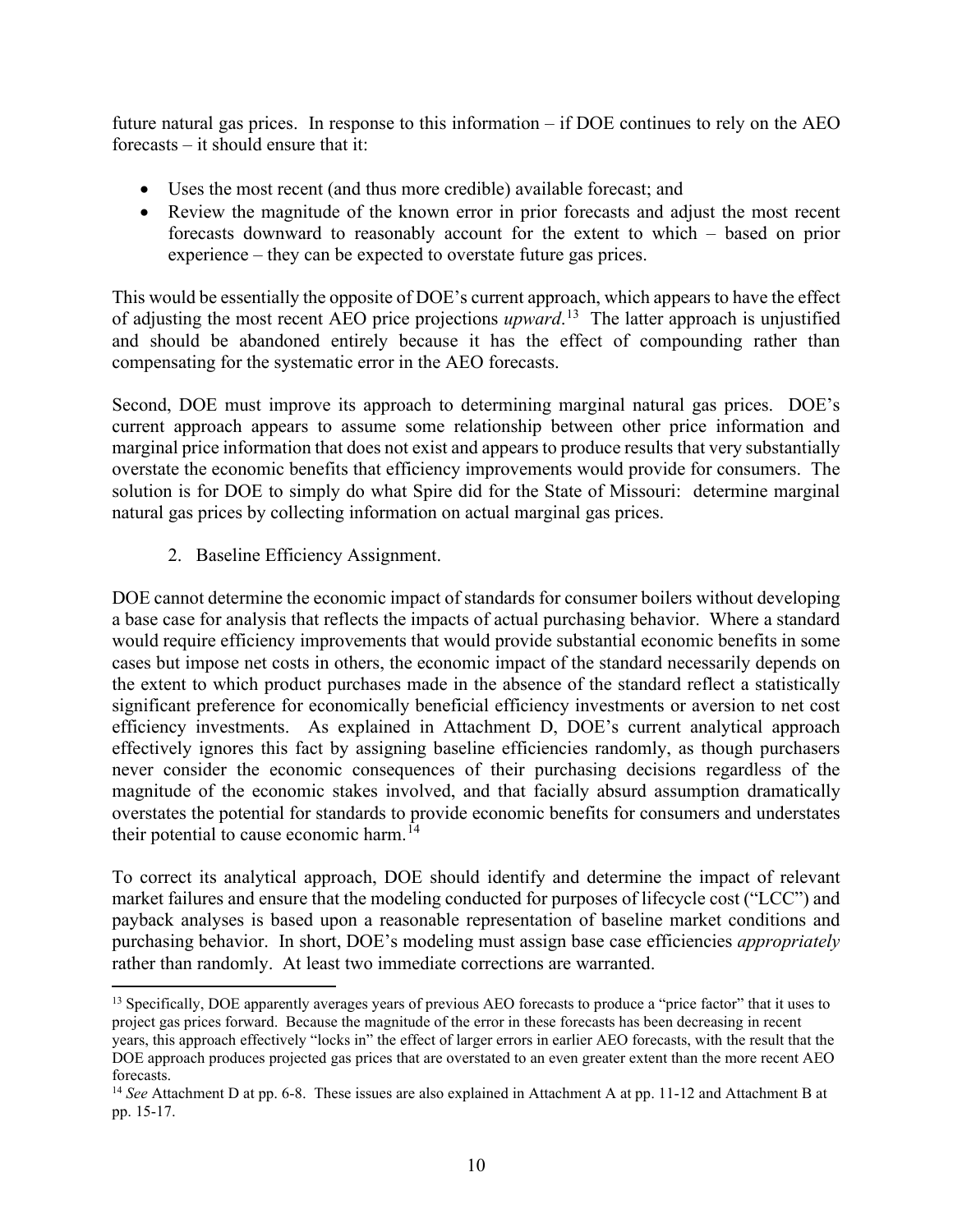First, DOE should recognize that standards are not needed to induce purchasers to choose more efficient products in cases in which those more efficient products would be the low-cost option in terms of initial investment (as can be the case in some installation scenarios). In such cases, the basic premise that efficiency standards would prevent purchasers deterred by higher initial costs from passing up economically beneficial efficiency investments does not even apply. Accordingly, all cases in which the higher-efficiency product is the low-cost option in terms of initial costs should be assigned to the base case rather than being assigned randomly as though such purchases might only occur as a result of new standards. The failure to make this simple correction could result in a massive overstatement of the economic benefits new standards would provide, as demonstrated by the results of DOE's 2016 analysis of proposed residential furnace standards.<sup>[15](#page-10-0)</sup>

Second, DOE should recognize that the overall results of its LCC and payback analyses tend to be heavily influenced by a relatively small number of cases that have disproportionately large economic consequences and that these are exactly the kinds of cases in which purchasing decisions are most likely to depend upon economic considerations. Rather than ignoring these facts – as random base case efficiency assignment does – DOE should start with the obvious assumption that efficiency investments with very high economic benefits are disproportionately likely to be made in the absence of new standards and that investments with particularly negative economic consequences are disproportionately likely to be declined unless standards leave purchasers with no choice. As a practical approach, Commenters recommend that DOE start with the assumption that very favorable efficiency investments should be assigned to the base case and that very unfavorable outcomes should be treated as rule outcomes; in effect, this would assume perfect economic decision-making in the limited but critical subset of cases in which the economic consequences of the relevant efficiency investment would be greatest (and thus most obvious). DOE should then consider the nature and frequency of scenarios in which there is reason to believe that perfect economic decision-making would *not occur* and adjust the distribution of economic outcomes to the base and rule-outcome cases appropriately based on those considerations. This narrowly-tailored and relatively simple approach would be a vast improvement over DOE's current methodology for assignment of base case efficiencies and should be implemented immediately – at least as an interim solution – pending further consideration of the relevant issues.

3. LCC and Payback Analysis.

By statute, DOE must prepare and consider both "payback" and LCC analyses in determining whether standards are economically justified. Specifically, DOE must consider:

- Whether "the additional cost to the consumer of purchasing a product complying with an energy conservation standard level will be less than three times the value of the energy ... savings during the first year that the consumer will receive as a result of the standard"  $(i.e., a payback analysis);$ <sup>[16](#page-10-1)</sup> and
- The "savings in operating costs throughout the estimated average life of the covered product … compared to any increase in the price of, or in the initial charges for, or

<span id="page-10-0"></span><sup>15</sup> See Attachment D at p. 8, n. 19.

<span id="page-10-1"></span><sup>&</sup>lt;sup>16</sup> 42 U.S.C. § 6295(o)(2)(B)(iii).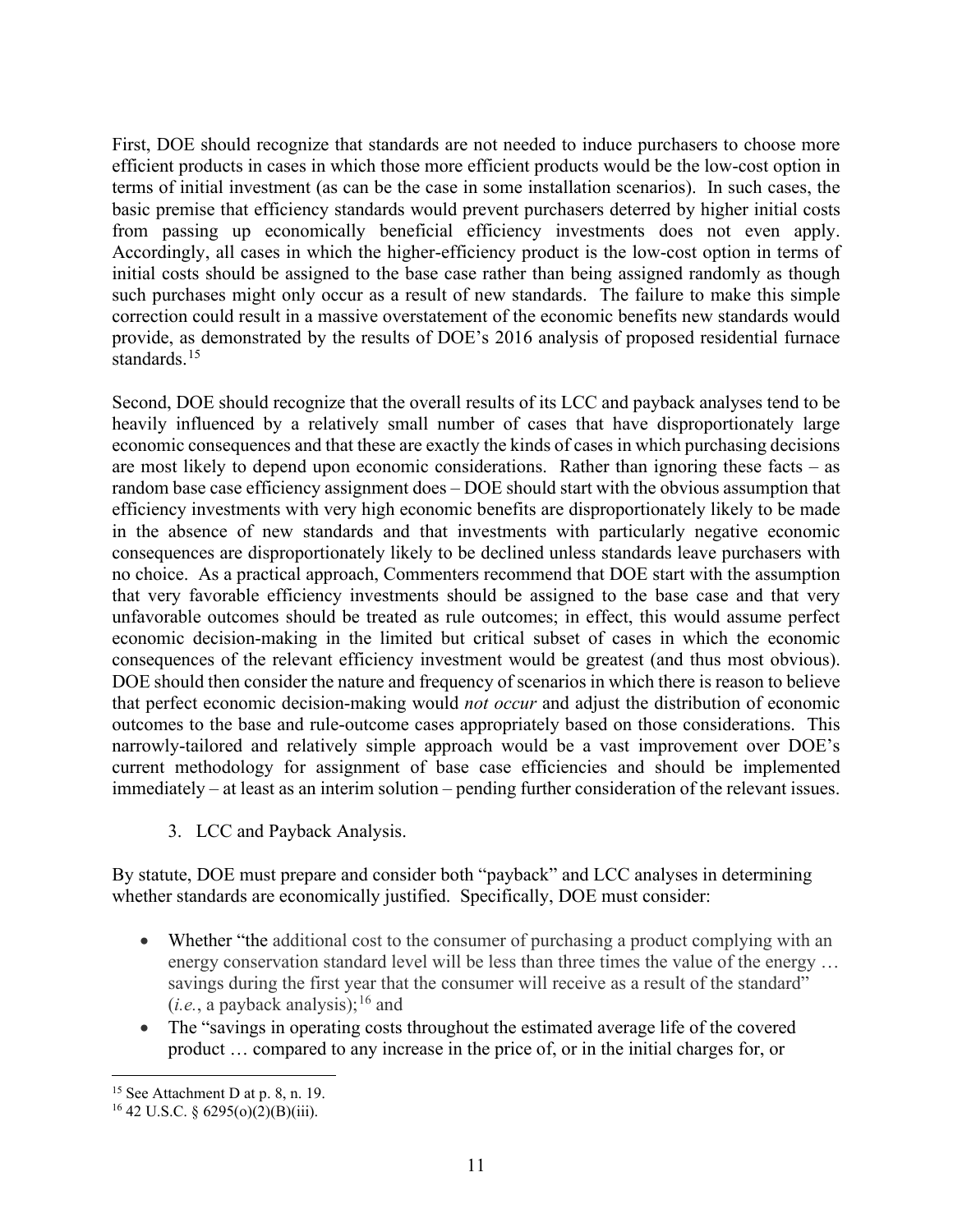maintenance expenses of" the product "likely to result from the imposition of the standard" (*i.e.*, a life cycle cost analysis). [17](#page-11-0)

The statutory language makes it clear that both types of analysis are designed to assess the economic justification of standards by comparing the cost of required efficiency improvements with the operating cost savings those efficiency improvements would provide. Unfortunately, DOE has approached the issue of fuel switching in a way that confounds such comparisons and makes required efficiency improvements appear to be more economically justifiable than they are. Specifically – as explained in Attachment D at pp. 8-10 – DOE's fuel switching analysis skews its economic analysis of required efficiency improvements by selectively excluding net-cost efficiency investments from DOE's LCC and payback analyses.

The premise of DOE's fuel switching analysis is that the economics of required efficiency improvements can be ignored when a standard would make investments in regulated products so economically unreasonable that purchasers would choose to make more reasonable investments in alternative products instead. The result is purported LCC and payback analyses that reflect the costs and benefits of a mix of different products rather than a comparison of the costs and benefits of the required efficiency improvements. As explained in Attachment D at pp. 8-10 and Attachment B at pp. 13-15, this kind of analysis is inconsistent with the statutory objective of conserving energy through increased product efficiency and is contrary to clear statutory direction that standards be justified based on the energy savings that any required efficiency improvement would provide. In short, energy conservation standards must be designed to require economically justified improvements in the efficiency of regulated products, not to impose unjustified costs that would drive purchasers to alternative products. DOE's fuel switching analysis is improper in that it actively undermines the former purpose for the apparent purpose of facilitating the latter.

Commenters urge DOE to recognize that the question for purposes of LCC and payback analyses is what the economics of a required efficiency improvement would be from the purchaser perspective, *not how purchasers would react in cases in which those economics are unattractive.*  Accordingly, LCC and payback analyses should account for the economics of required efficiency improvements in all cases in which purchasers would decline to invest in such improvements in the absence of a standard. In other words – for purposes of LCC and payback analysis – DOE should account for the costs and benefits of required efficiency improvements in all "rule outcome" cases *with the assumption that the standard under consideration would have no adverse impact on product sales*.

\* \* \*

Thank you for your review and consideration of these comments, and if you have any questions regarding this submission, please do not hesitate to contact us.

<span id="page-11-0"></span> $17$  42 U.S.C. § 6295(o)(2)(B)(i)(II).